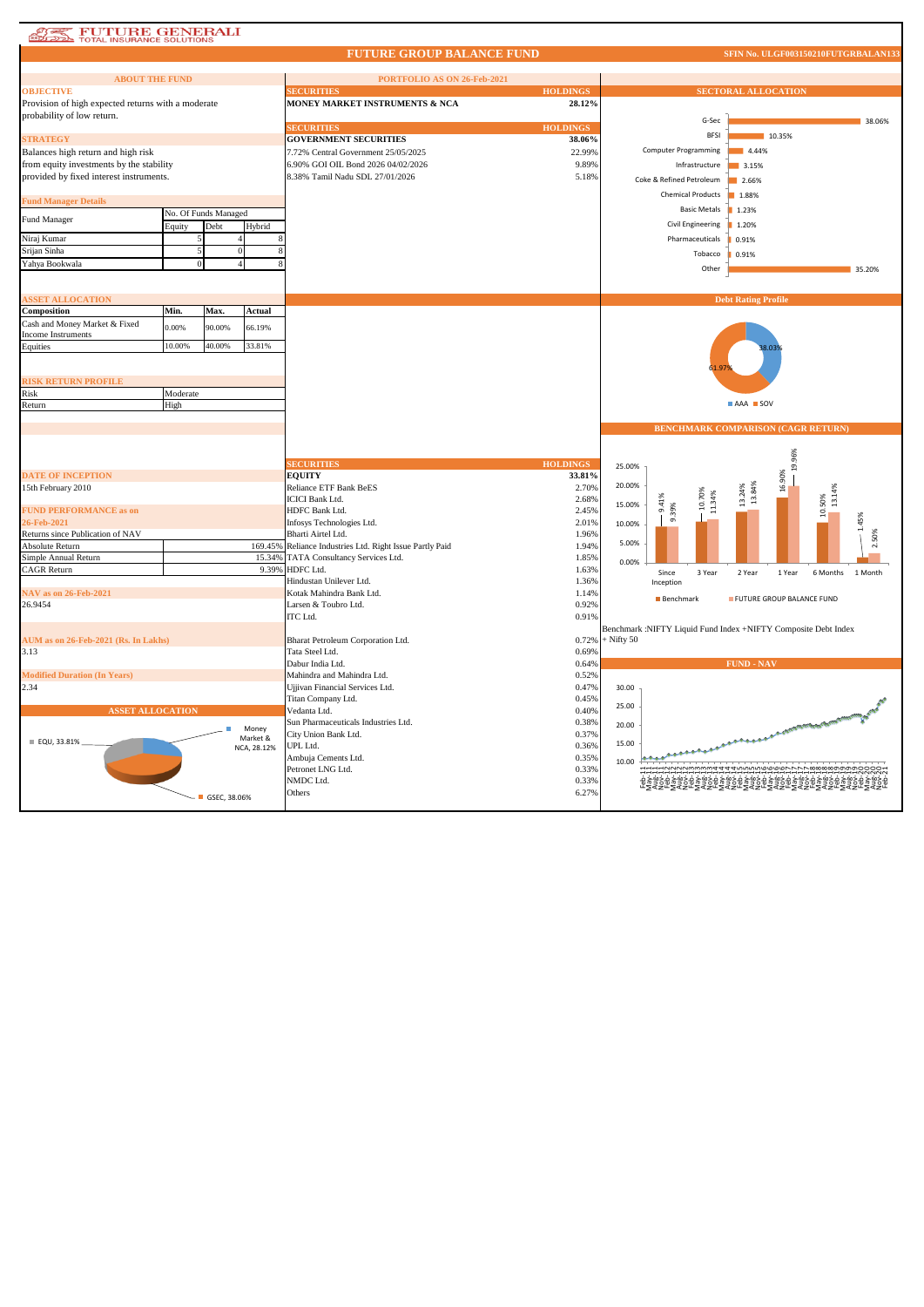# **AND FUTURE GENERALI**

### **GROUP INCOME FUND**

| <b>ABOUT THE FUND</b>                                     |                 |                      |                 | PORTFOLIO AS ON 26-Feb-2021                                                                  |                 |                                        |                                           |  |  |
|-----------------------------------------------------------|-----------------|----------------------|-----------------|----------------------------------------------------------------------------------------------|-----------------|----------------------------------------|-------------------------------------------|--|--|
| <b>OBJECTIVE</b>                                          |                 |                      |                 | <b>ECURITIES</b>                                                                             | <b>HOLDINGS</b> | <b>SECTORAL ALLOCATION</b>             |                                           |  |  |
| This fund aims to provide stable returns by investing in  |                 |                      |                 | MONEY MARKET INSTRUMENTS & NCA                                                               | 4.78%           |                                        |                                           |  |  |
| assets with relatively low to moderate level of risk. The |                 |                      |                 |                                                                                              |                 |                                        |                                           |  |  |
| fund will invest in fixed income securities such as Govt. |                 |                      |                 | <b>SECURITIES</b>                                                                            | <b>HOLDINGS</b> | G-Sec                                  | 37.58%                                    |  |  |
| Securities, Corporate Bonds & any other fixed income      |                 |                      |                 | <b>GOVERNMENT SECURITIES</b>                                                                 | 37.58%          |                                        |                                           |  |  |
| investments along with Money Market Instruments for       |                 |                      |                 | 6.75% KARNATAKA SDL 2035 04/11/2035                                                          | 9.57%           | Infrastructure                         | 26.43%                                    |  |  |
| liquidity.                                                |                 |                      |                 | 0% CS 12 DEC 2029 12/12/2029                                                                 | 6.69%           |                                        |                                           |  |  |
|                                                           |                 |                      |                 | 7.35% KARNATAKA SDL 24/02/2040                                                               | 5.83%           | <b>BFSI</b>                            | 14.40%                                    |  |  |
|                                                           |                 |                      |                 | 0% CS 17 DEC 2027 UL                                                                         | 4.95%           |                                        |                                           |  |  |
|                                                           |                 |                      |                 | 6.19% Gsec 16/09/2034                                                                        | 3.65%           | Coke & Refined Petroleum               | 8.66%                                     |  |  |
|                                                           |                 |                      |                 | 6.90% GOI OIL Bond 2026 04/02/2026                                                           | 2.97%           |                                        |                                           |  |  |
|                                                           |                 |                      |                 | 8% GOI Oil Bond 2026 23/03/2026                                                              | 2.06%           | Housing                                | 8.16%                                     |  |  |
|                                                           |                 |                      |                 | 6.75% KARNATAKA SDL 2034 11/11/2034                                                          | 1.86%           |                                        |                                           |  |  |
|                                                           |                 |                      |                 |                                                                                              |                 |                                        |                                           |  |  |
| <b>Fund Manager Details</b>                               |                 |                      |                 |                                                                                              |                 | Other                                  | 4.78%                                     |  |  |
| Fund Manager                                              |                 | No. Of Funds Managed |                 |                                                                                              |                 |                                        |                                           |  |  |
|                                                           | Equity          | Debt                 | Hybrid          |                                                                                              |                 |                                        |                                           |  |  |
| Niraj Kumar                                               |                 |                      |                 | <b>8 SECURITIES</b>                                                                          | <b>HOLDINGS</b> |                                        | <b>Debt Rating Profile</b>                |  |  |
| Yahya Bookwala                                            |                 |                      |                 | <b>CORPORATE DEBT</b>                                                                        | 57.64%          |                                        |                                           |  |  |
|                                                           |                 |                      |                 | 9.05% Reliance Industries Ltd. 17/10/2028                                                    | 8.66%           |                                        |                                           |  |  |
|                                                           |                 |                      |                 | 7.75% L&T Finance Ltd. 2025 10/07/2025                                                       | 8.14%           | 8.68                                   |                                           |  |  |
|                                                           |                 |                      |                 | 8.60 Rural Electrification Corporation Ltd. GOI 08/03/2029                                   | 6.42%           |                                        |                                           |  |  |
| <b>ASSET ALLOCATION</b><br>Composition                    | Min.            | Max.                 |                 | 8.67% Tata Capital Financial Services Ltd. 2025                                              | 6.25%           |                                        | 51.32                                     |  |  |
| Cash and Money Market                                     | 0.00%           | 40.00%               | Actual<br>4.789 | 7.75% Power Finance Corporation Ltd. 11/06/2030<br>8.70% LIC Housing Finance Ltd. 20/03/2029 | 5.96%<br>4.27%  |                                        |                                           |  |  |
| <b>Fixed Income Instruments</b>                           | 60.009          | 100.009              | 95.229          | 8.24% NABARD GOI 22/03/2029                                                                  | 4.20%           |                                        |                                           |  |  |
| Equities                                                  | 0.00%           | 0.00%                | 0.00%           | 6.44% NABARD GoI 04/12/2030                                                                  | 3.67%           |                                        | AAA SOV                                   |  |  |
|                                                           |                 |                      |                 | 8.30% REC Ltd. Non GOI 2029                                                                  | 2.09%           |                                        |                                           |  |  |
|                                                           |                 |                      |                 | 8.45% SIKKA PORTS & TERMINALS LTD (Previous RPTL) 2023                                       | 2.05%           |                                        | <b>BENCHMARK COMPARISON (CAGR RETURN)</b> |  |  |
| <b>RISK RETURN PROFILE</b>                                |                 |                      |                 | Others                                                                                       | 5.93%           |                                        |                                           |  |  |
| Risk                                                      | Low To Moderate |                      |                 |                                                                                              |                 |                                        |                                           |  |  |
| Return                                                    | High            |                      |                 |                                                                                              |                 | 12.73%<br>14.00%                       |                                           |  |  |
|                                                           |                 |                      |                 |                                                                                              |                 | 9.99%<br>12.00%                        | 59%                                       |  |  |
|                                                           |                 |                      |                 |                                                                                              |                 | 10.00%                                 | 88%                                       |  |  |
|                                                           |                 |                      |                 |                                                                                              |                 | 8.00%                                  |                                           |  |  |
|                                                           |                 |                      |                 |                                                                                              |                 | 6.00%<br>4.00%                         | 1.89%<br>1.62%                            |  |  |
|                                                           |                 |                      |                 |                                                                                              |                 | 2.00%                                  |                                           |  |  |
| <b>DATE OF INCEPTION</b>                                  |                 |                      |                 |                                                                                              |                 | 0.00%                                  |                                           |  |  |
| 31st March 2019                                           |                 |                      |                 |                                                                                              |                 | $-2.00%$<br>Since Inception            | 1 Month<br>1 Year<br>6 Months             |  |  |
| <b>FUND PERFORMANCE as on</b>                             |                 |                      |                 |                                                                                              |                 | $-4.00%$                               |                                           |  |  |
| 26-Feb-2021                                               |                 |                      |                 |                                                                                              |                 |                                        | $-1.43%$<br>2.66%                         |  |  |
| Returns since Publication of NAV                          |                 |                      |                 |                                                                                              |                 |                                        |                                           |  |  |
| <b>Absolute Return</b>                                    |                 |                      | 25.769          |                                                                                              |                 | <b>Benchmark</b>                       | FUTURE GROUP INCOME FUND                  |  |  |
| Simple Annual Return                                      |                 |                      | 13.47%          |                                                                                              |                 |                                        |                                           |  |  |
| <b>CAGR Return</b>                                        |                 |                      | 12.73%          |                                                                                              |                 | Benchmark : NIFTY Composite Debt Index |                                           |  |  |
|                                                           |                 |                      |                 |                                                                                              |                 |                                        |                                           |  |  |
| NAV as on 26-Feb-2021                                     |                 |                      |                 |                                                                                              |                 |                                        |                                           |  |  |
| 12.57570                                                  |                 |                      |                 |                                                                                              |                 |                                        |                                           |  |  |
|                                                           |                 |                      |                 |                                                                                              |                 |                                        |                                           |  |  |
| AUM as on 26-Feb-2021 (Rs. In Lakhs)                      |                 |                      |                 |                                                                                              |                 |                                        |                                           |  |  |
| 520.62                                                    |                 |                      |                 |                                                                                              |                 |                                        | <b>FUND - NAV</b>                         |  |  |
| <b>Modified Duration (In Years)</b>                       |                 |                      |                 |                                                                                              |                 |                                        |                                           |  |  |
| 6.11                                                      |                 |                      |                 |                                                                                              |                 | 15.00                                  |                                           |  |  |
|                                                           |                 |                      |                 |                                                                                              |                 | 14.00                                  |                                           |  |  |
| <b>ASSET ALLOCATION</b>                                   |                 |                      |                 |                                                                                              |                 | 13.00                                  |                                           |  |  |
|                                                           |                 |                      |                 |                                                                                              |                 | 12.00                                  | J.                                        |  |  |
| П<br>Money                                                |                 |                      |                 |                                                                                              |                 | 11.00                                  |                                           |  |  |
| Market &<br>GSEC,<br>NCA, 4.78%<br>37.58%                 |                 |                      |                 |                                                                                              |                 | 10.00                                  |                                           |  |  |
|                                                           |                 |                      |                 |                                                                                              |                 |                                        |                                           |  |  |
|                                                           |                 |                      |                 |                                                                                              |                 |                                        |                                           |  |  |
|                                                           |                 | $NCD$ ,              |                 |                                                                                              |                 |                                        |                                           |  |  |
|                                                           |                 | 57.64%               |                 |                                                                                              |                 |                                        |                                           |  |  |
|                                                           |                 |                      |                 |                                                                                              |                 |                                        |                                           |  |  |
|                                                           |                 |                      |                 |                                                                                              |                 |                                        |                                           |  |  |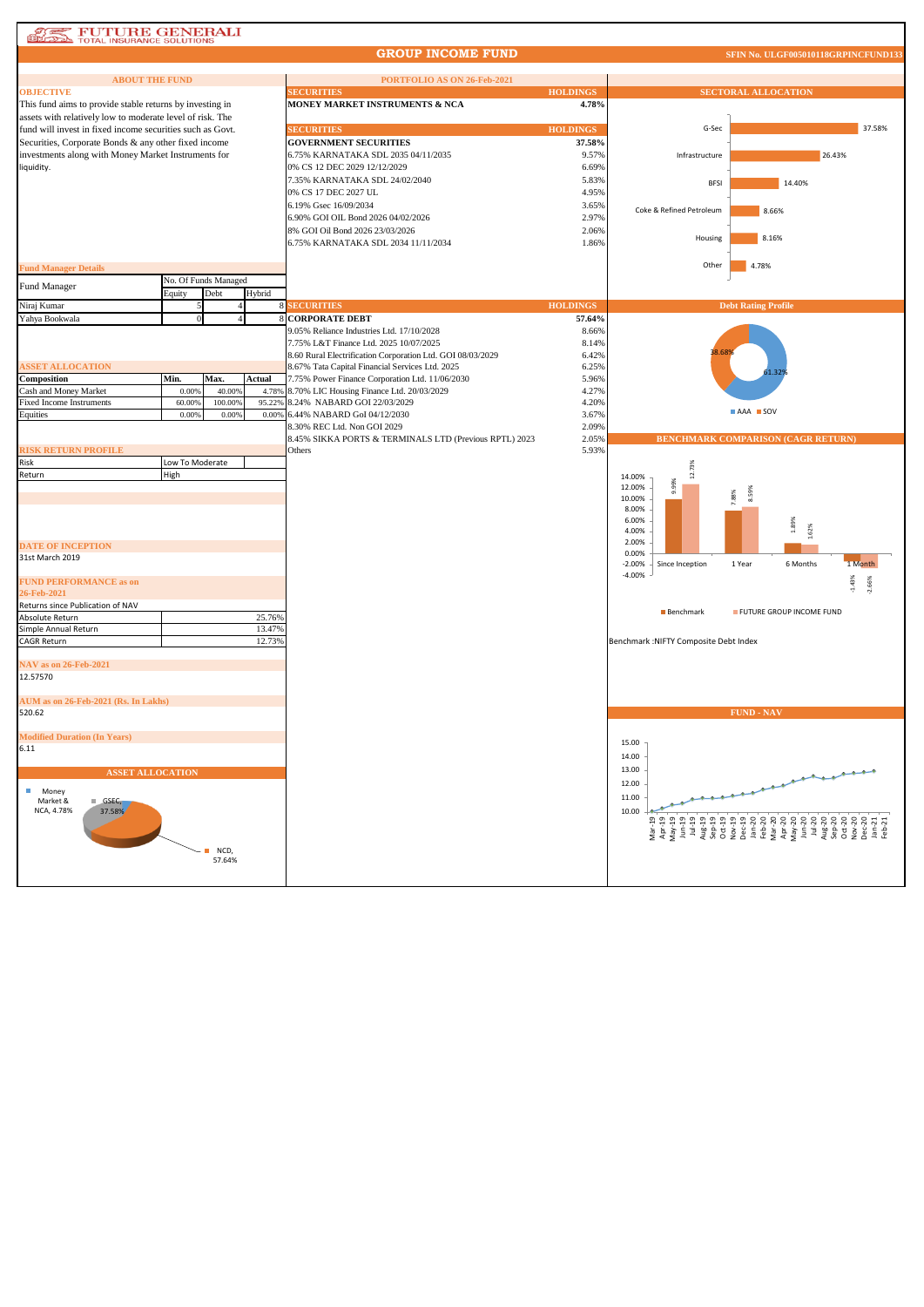| <b>AT FUTURE GENERALI</b> |
|---------------------------|

### **FUTURE GROUP SECURE FUND**

#### **SFIN No. ULGF007010118GRI**

|                                                                | <b>ABOUT THE FUND</b>   |                      |                 | PORTFOLIO AS ON 26-Feb-2021                                        |                 |                                                       |  |  |  |
|----------------------------------------------------------------|-------------------------|----------------------|-----------------|--------------------------------------------------------------------|-----------------|-------------------------------------------------------|--|--|--|
| <b>OBJECTIVE</b>                                               |                         |                      |                 | <b>SECURITIES</b>                                                  | <b>HOLDINGS</b> | <b>SECTORAL ALLOCATION</b>                            |  |  |  |
| This fund aims to provide progressive returns compared         |                         |                      |                 | <b>MONEY MARKET INSTRUMENTS &amp; NCA</b>                          | 4.93%           |                                                       |  |  |  |
| to fixed income instruments by taking a low exposure to high   |                         |                      |                 |                                                                    |                 | G-Sec<br>25.86%                                       |  |  |  |
| risk assets like equity. Fund aims to provide stable return    |                         |                      |                 | <b>SECURITIES</b>                                                  | <b>HOLDINGS</b> | Infrastructure<br>25.57%                              |  |  |  |
| due to high exposure to Fixed Income instruments while         |                         |                      |                 | <b>GOVERNMENT SECURITIES</b>                                       | 25.86%          |                                                       |  |  |  |
| generating additional return through small exposure to equity. |                         |                      |                 | 6.75% KARNATAKA SDL 2035 04/11/2035                                | 8.72%           | <b>BFSI</b><br>19.14%                                 |  |  |  |
|                                                                |                         |                      |                 | 7.35% KARNATAKA SDL 24/02/2040                                     | 3.42%           | 10.83%<br>Housing                                     |  |  |  |
|                                                                |                         |                      |                 | 6.75% KARNATAKA SDL 2034 11/11/2034                                | 2.90%           | Coke & Refined Petroleum<br>3.82%                     |  |  |  |
|                                                                |                         |                      |                 | 0% CS 12 DEC 2029 12/12/2029                                       | 2.78%           | <b>Computer Programming</b><br>2.07%                  |  |  |  |
|                                                                |                         |                      |                 | 6.19% Gsec 16/09/2034                                              | 2.47%           |                                                       |  |  |  |
|                                                                |                         |                      |                 | 8% GOI Oil Bond 2026 23/03/2026                                    | 2.379           | <b>Chemical Products</b><br>0.89%                     |  |  |  |
|                                                                |                         |                      |                 | 8.15% Tamil Nadu SDL 2025 13/11/2025                               | 1.13%           | Pharmaceuticals<br>0.66%                              |  |  |  |
|                                                                |                         |                      |                 | 6.90% GOI OIL Bond 2026 04/02/2026                                 | 1.07%           | <b>Basic Metals</b><br>0.60%                          |  |  |  |
| <b>Fund Manager Details</b>                                    |                         |                      |                 | 0% CS 17 DEC 2027 UL                                               | 1.01%           | Motor Vehicles<br>0.53%                               |  |  |  |
|                                                                |                         | No. Of Funds Managed |                 |                                                                    |                 |                                                       |  |  |  |
| Fund Manager                                                   | Equity                  | Debt                 | Hybrid          |                                                                    |                 | Other<br>10.02%                                       |  |  |  |
| Niraj Kumar                                                    |                         |                      |                 |                                                                    |                 |                                                       |  |  |  |
| Srijan Sinha                                                   |                         |                      |                 | <b>8 SECURITIES</b>                                                | <b>HOLDINGS</b> | <b>Debt Rating Profile</b>                            |  |  |  |
| Yahya Bookwala                                                 |                         |                      |                 | 8 CORPORATE DEBT                                                   | 52.57%          |                                                       |  |  |  |
|                                                                |                         |                      |                 | 8.70% LIC Housing Finance Ltd. 20/03/2029                          | 6.65%           |                                                       |  |  |  |
|                                                                |                         |                      |                 | 7.75% L&T Finance Ltd. 2025 10/07/2025                             | 6.619           | ■ 32.11%                                              |  |  |  |
| <b>ASSET ALLOCATION</b>                                        |                         |                      |                 | 8.60 Rural Electrification Corporation Ltd. GOI 08/03/2029         | 6.37%           |                                                       |  |  |  |
| Composition                                                    | Min.                    | Max.                 | Actual          | 7.75% Power Finance Corporation Ltd. 11/06/2030                    | 4.84%           |                                                       |  |  |  |
| Cash and Money Market                                          | 0.00%                   | 40.009               |                 | 4.93% 8.24% NABARD GOI 22/03/2029                                  | 4.54%           | 67.89%                                                |  |  |  |
| <b>Fixed Income Instruments</b>                                | 60.00%                  | 100.00%              | 78.43%          | 8.67% Tata Capital Financial Services Ltd. 2025                    | 4.23%           |                                                       |  |  |  |
| Equities                                                       | 0.00%                   | 20.00%               |                 | 16.64% 9.05% Reliance Industries Ltd. 17/10/2028                   | 2.64%           |                                                       |  |  |  |
|                                                                |                         |                      |                 | 8.85% HDB Financial Services Ltd. Sub debt 07/06/2029              | 2.639           | AAA SOV                                               |  |  |  |
|                                                                |                         |                      |                 | 6.83% Housing Development Finance Corporation Ltd. 08/01/2031      | 2.28%           |                                                       |  |  |  |
| <b>RISK RETURN PROFILE</b>                                     |                         |                      |                 | 7.95% Sikka Ports & Terminals Ltd. (Previous RPTL) 2026 28/10/2026 | 2.219           | BENCHMARK COMPARISON (CAGR RETURN)                    |  |  |  |
| Risk                                                           |                         |                      | Low To Moderate | Others                                                             | 9.58%           |                                                       |  |  |  |
| Return                                                         |                         |                      | High            |                                                                    |                 |                                                       |  |  |  |
|                                                                |                         |                      |                 |                                                                    |                 | $16.78\%$<br>18.00%                                   |  |  |  |
|                                                                |                         |                      |                 |                                                                    |                 | Ξń<br>11.99%<br>16.00%                                |  |  |  |
|                                                                |                         |                      |                 |                                                                    |                 | 10.90%<br>14.00%                                      |  |  |  |
|                                                                |                         |                      |                 | <b>SECURITIES</b>                                                  | <b>HOLDINGS</b> | 12.00%<br>54%<br>69%                                  |  |  |  |
|                                                                |                         |                      |                 | <b>EQUITY</b>                                                      | 16.64%          | 10.00%<br>8.00%                                       |  |  |  |
| <b>DATE OF INCEPTION</b>                                       |                         |                      |                 | Kotak Mahindra MF - Kotak Banking ETF                              | 1.22%           | 6.00%                                                 |  |  |  |
| 19th December 2018                                             |                         |                      |                 | Reliance ETF Bank BeES                                             | 0.97%           | 4.00%                                                 |  |  |  |
|                                                                |                         |                      |                 | ICICI Bank Ltd.                                                    | 0.91%           | 2.00%<br>0.00%                                        |  |  |  |
| <b>FUND PERFORMANCE as on</b>                                  |                         |                      |                 | HDFC Ltd.                                                          | 0.88%           | $-2.00%$<br>Since<br>2 Year<br>1 Year<br>6 Months     |  |  |  |
| 26-Feb-2021                                                    |                         |                      |                 | Infosys Technologies Ltd.                                          | 0.87%           | $\lim_{\substack{a \to a \\ b \to c}} 1$<br>Inception |  |  |  |
| Returns since Publication of NAV                               |                         |                      |                 | Bharti Airtel Ltd.                                                 | 0.87%           |                                                       |  |  |  |
| Absolute Return                                                |                         |                      | 40.48%          | HDFC Bank Ltd.                                                     | 0.81%           | FUTURE GROUP SECURE FUND<br>Benchmark                 |  |  |  |
| Simple Annual Return                                           |                         |                      |                 | 18.47% TATA Consultancy Services Ltd.                              | 0.819           |                                                       |  |  |  |
| <b>CAGR Return</b>                                             |                         |                      |                 | 16.78% Hindustan Unilever Ltd.                                     | 0.58%           |                                                       |  |  |  |
|                                                                |                         |                      |                 | Reliance Industries Ltd. Right Issue Partly Paid                   | 0.54%           | Benchmark : NIFTY Composite Debt Index+ Nifty 50      |  |  |  |
| NAV as on 26-Feb-2021                                          |                         |                      |                 | Reliance Industries Ltd.                                           | 0.469           |                                                       |  |  |  |
| 14.0481                                                        |                         |                      |                 | ITC Ltd.                                                           | 0.40%           |                                                       |  |  |  |
|                                                                |                         |                      |                 | Larsen & Toubro Ltd.                                               | 0.39%           |                                                       |  |  |  |
| AUM as on 26-Feb-2021 (Rs. In Lakhs)                           |                         |                      |                 | Kotak Mahindra Bank Ltd.                                           | 0.38%           |                                                       |  |  |  |
| 3,847.25                                                       |                         |                      |                 | Tata Steel Ltd.<br>Maruti Suzuki India Ltd.                        | 0.389<br>0.30%  | <b>FUND - NAV</b>                                     |  |  |  |
| <b>Modified Duration (In Years)</b>                            |                         |                      |                 | Tech Mahindra Ltd.                                                 | 0.22%           |                                                       |  |  |  |
| 5.94                                                           |                         |                      |                 | Dabur India Ltd.                                                   | 0.21%           | 15.00                                                 |  |  |  |
|                                                                |                         |                      |                 | Vedanta Ltd.                                                       | 0.19%           | 14.00                                                 |  |  |  |
|                                                                | <b>ASSET ALLOCATION</b> |                      |                 | Bharat Petroleum Corporation Ltd.                                  | 0.18%           | 13.00                                                 |  |  |  |
|                                                                |                         |                      |                 | Natco Pharma Ltd.                                                  | 0.18%           |                                                       |  |  |  |
| EQU, 16.64%                                                    |                         |                      | Money Market    | Dr. Reddys Laboratories Ltd.                                       | 0.18%           | 12.00                                                 |  |  |  |
|                                                                |                         |                      | & NCA, 4.93%    | Ambuja Cements Ltd.                                                | 0.18%           | 11.00                                                 |  |  |  |
|                                                                |                         |                      |                 | City Union Bank Ltd.                                               | 0.189           | 10.00                                                 |  |  |  |
|                                                                |                         |                      | GSEC. 25.86%    | Sun Pharmaceuticals Industries Ltd.                                | 0.17%           |                                                       |  |  |  |
|                                                                |                         |                      |                 | Others                                                             | 4.17%           |                                                       |  |  |  |
| NCD, 52.57%                                                    |                         |                      |                 |                                                                    |                 |                                                       |  |  |  |
|                                                                |                         |                      |                 |                                                                    |                 |                                                       |  |  |  |